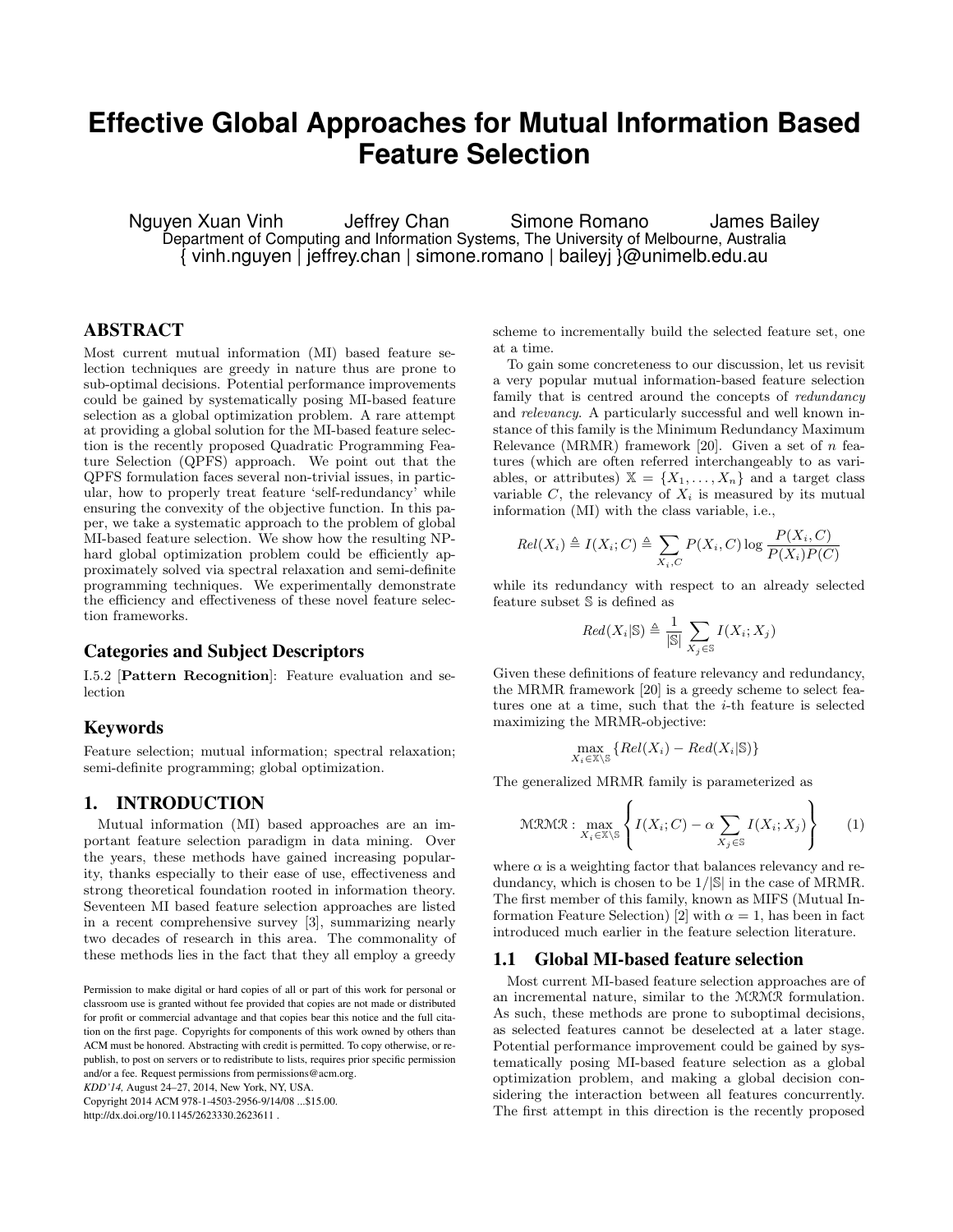Quadratic Programming Feature Selection (QPFS) approach [21]. QPFS reformulates the MRMR feature selection problem as the following quadratic program:

$$
\mathcal{QPTS}: \min_{\mathbf{x}} \left\{ \alpha \mathbf{x}^T \mathbf{H} \mathbf{x} - \mathbf{x}^T \mathbf{f} \right\} \text{ s.t. } \sum_{i=1}^n x_i = 1, x_i \ge 0 \quad (2)
$$

where  $\mathbf{f}_{n\times 1} = [I(X_1; C), \dots, I(X_n; C)]^T$  is the vector of feature relevancy,  $\mathbf{H}_{n\times n} = [I(X_i; X_j)]_{i,j=1...n}$  is the matrix of feature pairwise redundancy, and  $x_{n\times 1}$  represents relative feature weights. Note that  $H_{ii}$  is set to feature self*redundancy*, i.e. entropy,  $\mathbf{H}_{ii} = I(X_i; X_i) = H(X_i)$ . The most attractive characteristic of the QPFS formulation in (2) is that if H is positive (semi)definite, then QPFS is a convex quadratic program which can be solved efficiently in polynomial time for the globally optimal solution. The output x of this program is used for global feature ranking.

### 1.2 Theoretical issues with the QPFS framework

The reformulation of the incremental MRMR as a global quadratic program QPFS as proposed in [21], although being very attractive, poses several non-trivial intriguing questions that we shall elaborate below.

• Positive definiteness of H: A pre-requisite for QPFS to be a convex quadratic program, thus admitting an efficient polynomial-time procedure to find the global minimum, is that the Hessian matrix H of pairwise feature mutual information be positive (semi)definite. In other words, the mutual information function on the space of features must be a proper kernel function. Our investigation into this problem shows that there is currently little understanding on whether the MI is a proper kernel. While we have not been able to theoretically prove nor disprove the positive definiteness of H, our practical evaluation of QPFS using Matlab quadratic program solver sometimes numerically encounters indefinite  $H$  (for instance, the largest negative eigenvalue could be as large as −50 on a dataset of 2000 features), where Matlab solver declares the problem to be non-convex and aborts the operation.

In the original paper [21], this theoretical issue has been mostly neglected. For problems of a very large number of features, the authors proposed to approximate H using only its largest eigenvalues, so QPFS becomes convex. However, as there exist many small and medium size problems where an approximation might not be needed, establishing the positive definiteness of H is still required to ensure the theoretical soundness of the approach.

• How to treat self-redundancy? In QPFS, note that the cost matrix H penalizes features for their redundancy with respect to other features. The 'self-redundancy' terms  $\mathbf{H}_{ii} = I(X_i; X_i) = H(X_i)$ , as designated in the original paper [21], in fact penalize features for their intrinsic entropy. The question of how to treat self-redundancy presents us with the following dilemmas:

– Arguably, features should not be penalized for self redundancy. Unfortunately, if we put  $H_{ii} = 0$ , then the Hessian matrix  $H$  becomes indefinite, violating the pre-requisite for the QPFS formulation to be convex.

– If we put  $\mathbf{H}_{ii} = H(X_i)$  as proposed in [21], then there will be selection bias in favor of features with low entropy. In general, discrete features may have higher entropy because of more uniform distribution across its categories, or having more categories. As we will theoretically and empirically show next in this paper, penalizing features for selfredundancy leads to undesired behaviors.

**Example 1:** We use a simple example here to show the counter-intuitive behavior of QPFS that penalizing features differently based on their entropy can lead to suboptimal decisions. Let us consider the following scenario, where a quaternary variable S (Smoking) takes 4 possible values  $((1)$  none smoker;  $(2)$  1 to 5 cigarettes per day;  $(3)$ 5 to 15 cigarettes per day; (4) more than 15 cigarettes per day). S causes the binary class variable  $C$  (0–none, 1–lung cancer) with joint probability distribution  $P(S, C)$ .  $C$  then in turn causes a binary characteristic feature  $G$ (Coughing, 0–occasionally, 1–frequently) with joint probability  $P(C, G)$ . The scenario is denoted by the Bayesian network and joint probability tables in Figure 1. The joint probability  $P(S, G)$  can also be calculated as in Fig. 1. In this example,  $S$  can be used to perfectly classify  $C$  (using the rule  $C = 0$  if  $S \in \{1, 2\}$  and  $C = 1$  otherwise), while if G were used the minimal error rate achievable, i.e. Bayes error rate, will be  $5\%$ . Thus S-smoking should be clearly preferred over G–coughing as a predictive feature for C–lung cancer, albeit having a higher entropy, i.e. 2 bits vs. 1 bit. We can compute the following quantities:

$$
I(G; C) = 0.7136 \text{ bit}
$$
  

$$
I(S; C) = 1 \text{ bit}
$$
  

$$
I(S; G) = 0.7136 \text{ bit}
$$

The optimal solution to the QPFS formulation

$$
\min_{x_i > 0, \sum x_i = 1} \left\{ \mathbf{x}^T \begin{bmatrix} 2 & 0.7136 \\ 0.7136 & 1 \end{bmatrix} \mathbf{x} - \mathbf{x}^T \begin{bmatrix} 1 \\ 0.7136 \end{bmatrix} \right\}
$$
(3)

is  $\mathbf{x}^* = [0.42, 0.58]^T$ , that is, the coughing G (weight 0.58) is ranked higher than smoking  $S$  (weight 0.42), which is incorrect.



Figure 1: The three-variable example: QPFS gives preference to the feature with smaller entropy G, while  $S$  is a better explanatory variable for  $C$  albeit having a higher entropy.

#### 1.3 Contribution

Motivated by the initial success as well as the theoretical gap within the QPFS framework, we set out to systematically investigate the problem of global MI-based feature selection. Our first contribution in this paper is to reconsider the QPFS formulation and resolve the theoretical issues associated with its current form, as discussed above. Our second, and principal contribution, is to propose a novel formulation for global MI-based feature selection that can be solved effectively via spectral relaxation and semi-definite programming techniques. Via extensive experiments on a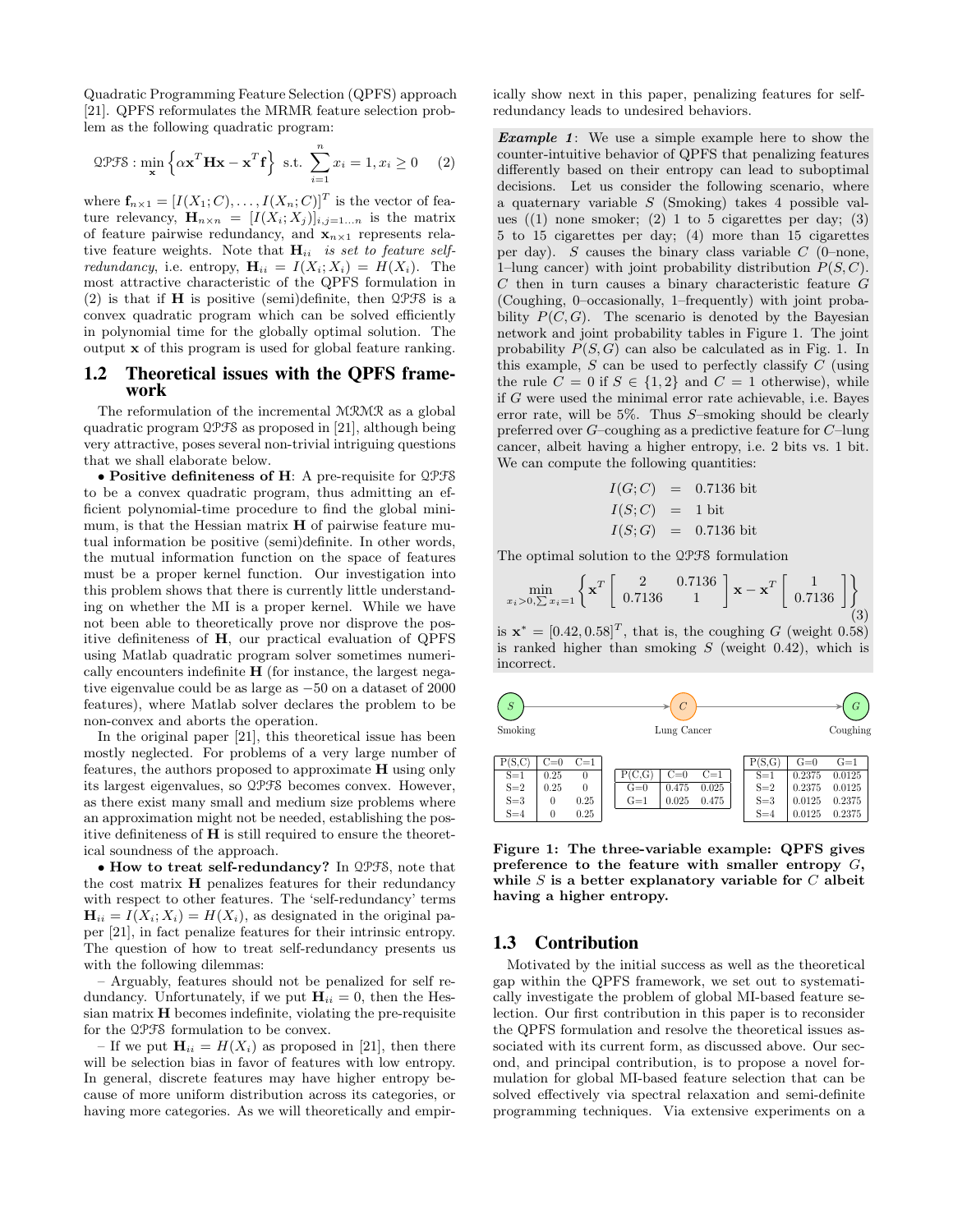wide range of data sets, we establish the effectiveness and efficiency of our approach against other successful MI based feature selection techniques. We further show that for large data, low rank approximation can be applied to gain computational advantage to our global algorithm over its greedy counterpart.

# 2. PRELIMINARIES

It is worth noting that, in the original paper [21], the authors propose the quadratic formulation (2) without much explanatory detail. While that formulation is intuitively reasonable, let us take a more systematic, step-by-step derivation process implied behind QPFS, through which the inconsistency within QPFS itself will also be exposed. From a global optimization perspective, the incremental MRMR feature selection problem (1) can be reconsidered as a global subset-selection problem as follows:

$$
\mathcal{SS} : \max_{\substack{\mathbb{S} \subset \mathbb{X} \\ |\mathbb{S}| = k}} \left\{ \sum_{X_i \in \mathbb{S}} I(X_i; C) - \alpha \sum_{\substack{X_i, X_j \in \mathbb{S} \\ i \neq j}} I(X_i; X_j) \right\} \tag{4}
$$

which can in turn be equivalently formulated as a quadratic integer programming problem as

$$
\mathfrak{QIP}: \max_{\mathbf{x}} \left\{ \mathbf{x}^T \mathbf{f} - \alpha \mathbf{x}^T \mathbf{H} \mathbf{x} \right\} \text{ s.t. } \mathbf{x} \in \{0, 1\}^n, \sum_{i=1}^n x_i = k
$$
\n<sup>(5)</sup>

Here, k is the desired size for the final feature set,  $f_{n\times 1}$  =  $[I(X_1; C), \ldots, I(X_n; C)]^T$  is still the vector of feature relevancy, and  $\mathbf{H}_{n\times n} = [I(X_i; X_j)]_{i,j=1...n}$  is still the matrix of feature pairwise redundancy, except  $H_{ii} = 0$ , i.e. zerovalued 'self-redundancy' terms. Note that this is also the critical difference between our global formulation and QPFS: clearly and naturally, there should be no penalty for feature self-redundancy, as evidenced in the MRMR and SS formulations.

Unfortunately, there is no known efficient solution for both SS and QIP. SS is a hard combinatorial problem for which an exhaustive search will cost  $O(n^k)$ , i.e. exponential in the target set size, while similarly QIP is known to be an NPhard problem [5]. Noting that relaxing the problem to the continuous domain might lead to a more computationally tractable problem, we drop the integral 0–1 constraint, resulting in

$$
\max_{\mathbf{x}} \left\{ \mathbf{x}^T \mathbf{f} - \alpha \mathbf{x}^T \mathbf{H} \mathbf{x} \right\} \text{ s.t. } \sum_{i=1}^n x_i = k, \ x_i \ge 0 \tag{6}
$$

With a change of variable  $y_i = x_i/k$ , we arrive at:

$$
\min_{\mathbf{y}} \left\{ k \alpha \mathbf{y}^T \mathbf{H} \mathbf{y} - \mathbf{y}^T \mathbf{f} \right\} \text{ s.t. } \sum_{i=1}^n y_i = 1, \ y_i \ge 0 \tag{7}
$$

Herein,  $k\alpha$  plays the role of a dynamic balancing factor. The QPFS formulation (2) is essentially a simplified variant of  $(7)$ , where one disregards k and fixes the balancing factor to the same constant, i.e.  $\alpha$ .

## 2.1 The extended MRMR family

Before providing a systematic analysis on how convexity could be ensured and 'self-redundancy' should be treated in the QPFS framework, let us gain further insight into both MRMR and QPFS by considering an extended MRMR family that incorporates second-order dependancy. The material discussed in this section will also serve as building blocks for our new approach, presented in Section 3. We start by elaborating the theoretical underpinnings behind MRMR and other similar heuristics. The ultimate goal of mutual information (MI) based feature selection is to select a subset of features  $\mathcal S$  that shares the highest MI with  $C$ , i.e.  $\max_{S\subset \mathbb{X}} I(S; C)$ . As this is a hard combinatorial problem, a practical approach is to build the feature subset incrementally, so that the  $i$ -th feature is selected as:

$$
\underset{X_i \in \mathbb{X} \backslash \mathbb{S}}{\arg \max} I(\mathbb{S} \cup X_i; C) \equiv \underset{X_i \in \mathbb{X} \backslash \mathbb{S}}{\arg \max} I(X_i; C | \mathbb{S})
$$
(8)

As the high-dimensional MI term  $I(X_i; C|S)$  is still hard to estimate from limited samples, MRMR and many other MIbased heuristics approximate (8) using low-order MI terms as:

$$
I(X_i; C | \mathbb{S}) \simeq I(X_i; C) - \frac{1}{|\mathbb{S}|} \sum_{X_j \in \mathbb{S}} I(X_i; X_j)
$$
(9)

However, the following natural decomposition of  $I(X_i; C|S)$ 

$$
I(X_i; C | \mathbb{S}) = I(X_i; C) - [I(X_i; \mathbb{S}) - I(X_i; \mathbb{S} | C)] \tag{10}
$$

suggests that redundancy is in fact composed of two parts: an unconditional redundancy term  $I(X_i; S)$  and a class conditional part  $I(X_i; S | C)$  [6]. This insight gives rise to the following extended minimal redundancy maximal relevance (EMRMR) objective:

$$
\text{EMRMR}: \max_{X_i} \left\{ I(X_i; C) - \alpha \sum_{X_j \in \mathbb{S}} [I(X_i; X_j) - I(X_i; X_j | C)] \right\} (11)
$$

This variant of MRMR has been introduced in the literature and observed to be more effective [3, 13, 14]. Similar to MRMR, EMRMR can be cast as an extended quadratic programming feature selection (EQPFS) problem as:

$$
\mathcal{E} \mathcal{Q} \mathcal{P} \mathcal{F} \mathcal{S} : \min_{\mathbf{x}} \left\{ \alpha \mathbf{x}^{T} [\mathbf{H}_{1} - \mathbf{H}_{2}] \mathbf{x} - \mathbf{x}^{T} \mathbf{f} \right\}
$$
  
s.t. 
$$
\sum_{i=1}^{n} x_{i} = 1, x_{i} \ge 0
$$
(12)

Here,  $\mathbf{H}_1 = [I(X_i; X_j)]_{n \times n}$  and  $\mathbf{H}_2 = [I(X_i; X_j]C)]_{n \times n}$  together make up the 'total-redundancy' matrix  $H = H_1 - H_2$ . Similar to the QPFS formulation, we are presented with different choices about how to treat the total-self-redundancy terms, i.e. the diagonal elements of  $H_1$  and  $H_2$ .

- If we set  $H_{1ii} = H_{2ii} = 0$ , i.e. no penalty for selftotal-redundancy, then  $H$  is indefinite, hence  $\text{\&}Q\text{\&}f\text{\&}$  is nonconvex and a global solution cannot be efficiently located.

- If we set  $\mathbf{H}_{1ii} = I(X_i; X_i) = H(X_i)$  as in the original QPFS formulation [21], then analogously,  $H_{2ii}$  should be set to  $I(X_i; X_i|C) = H(X_i|C)$ . Thus  $\mathbf{H}_{ii} = \mathbf{H}_{1ii} - \mathbf{H}_{2ii}$  $H(X_i) - H(X_i|C) = I(X;C)$ , i.e. features which share more information with  $C$  are penalized more, which is clearly counter-intuitive and undesirable. In the next section, we provide a systematic analysis on how self-redundancy in the QPFS and EQPFS frameworks should be treated.

#### 2.2 How to properly treat self-redundancy?

We argue that the most proper approach for treating self redundancy is that, there should be no penalty for self redundancy, i.e.  $H_{ii} = 0$ , as clearly evident in the original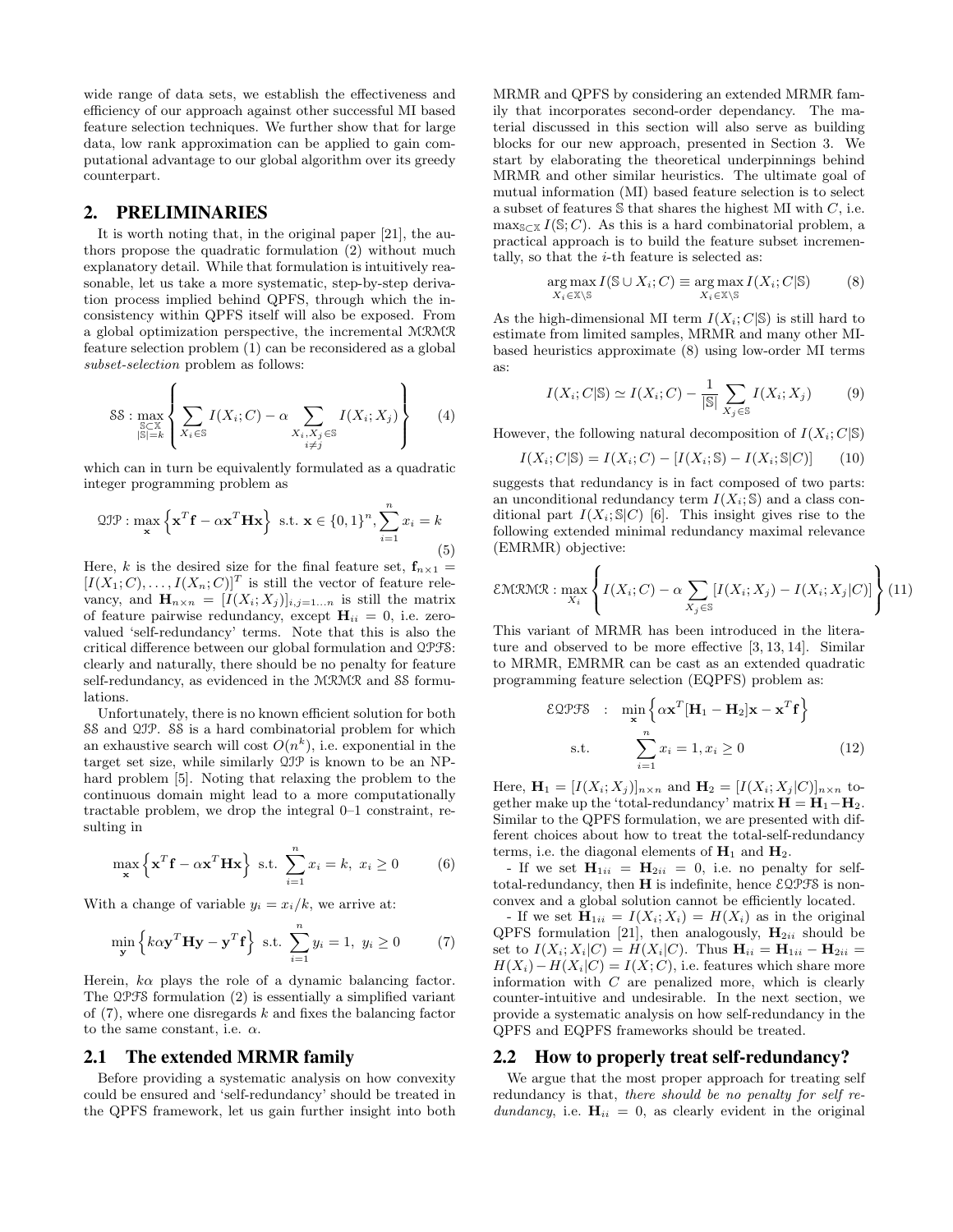MRMR formulation. This choice however leads us to a nonconvex quadratic program. We shall point out here that assigning  $\mathbf{H}_{ii} = H(X_i)$  as in [21] in fact provides a convex approximation to the originally non-convex quadratic program. However, setting  $\mathbf{H}_{ii} = H(X_i)$  leads to some counterintuitive observation about QPFS (higher penalty for features with higher entropy) and EQPFS (higher penalty for features which share higher MI with  $C$ ) as we have pointed out.

We propose that QPFS and EQPFS could be convexified by setting the diagonal elements of **H** to the same value  $\lambda$ 0 sufficiently large to ensure the positive (semi)definiteness of the Hessian matrix. Formally, the general convexified EQPFS is as follows:

$$
\min_{\mathbf{x}, \sum_{i=1}^n x_i = 1, x_i \ge 0} \left\{ \alpha \mathbf{x}^T [\mathbf{H}_1 - \beta \mathbf{H}_2 + \lambda \mathbf{I}] \mathbf{x} - \mathbf{x}^T \mathbf{f} \right\} \tag{13}
$$

where **I** is the identity matrix, both  $\alpha$  and  $\beta$  play the role of balancing factors, and  $\lambda$  is a convexification parameter.  $\beta$  is employed to balance the unconditional redundancy (in  $H_1$ ) and the class conditional redundancy (in  $H_2$ ), as proposed in [14]. At  $\beta = 0$ ,  $\epsilon$ QPFS reduces to the original QPFS. With this approach, all features receive the same penalty for 'self-redundancy'  $\lambda$ , although the real purpose of  $\lambda$  is to convexify the problem, not to impose a penalty on selfredundancy. It is noted that different choices of  $\{\alpha, \beta, \lambda\}$  can lead to different solutions corresponding to different feature rankings.

# 3. A NOVEL GLOBAL MI-BASED FEATURE SELECTION PARADIGM

In this section, we set out to design a novel, systematic global approach for MI-based feature selection. Our desiderata for such an ideal global framework is two-fold: (i) ability to handle second-order feature dependancy as in EMRMR, (ii) strong theoretical foundation, with few or no ad-hoc parameters, such as the balancing parameters and convexification parameter as in the 'remedied' QPFS framework (13).

Our first ingredient for such new framework is the following nice theoretical result, which states that the relevancy, unconditional redundancy and class-conditional redundancy, can all be combined neatly into a single quantity, namely the conditional mutual information (CMI).

THEOREM 1. We have:

$$
\sum_{X_j \in \mathbb{S}} I(X_i; C | X_j) = |\mathbb{S}| I(X_i; C)
$$
\n
$$
- \sum_{X_j \in \mathbb{S}} [I(X_i; X_j) - I(X_i; X_j | C)]
$$
\n
$$
(14)
$$

PROOF. The proof is straightforward using the following decomposition of the conditional MI:

$$
I(X_i; C | X_j) = I(X_i; C) - I(X_i; X_j) + I(X_i; X_j | C) \quad (15)
$$

In fact, now we can see a chain of relationship between the high-dimensional conditional relevancy term in (8), the CMI and the extended MRMR criteria:

$$
I(X_i; C|S) \simeq \sum_{X_j \in S} I(X_i; C|X_j)
$$
\n(16)

$$
\equiv |\mathbb{S}|I(X_i;C) - \sum_{X_j \in \mathbb{S}}[I(X_i;X_j) + I(X_i;X_j|C)]
$$

In light of these connections, we propose a global subset selection problem based on the CMI as follows:

$$
S\mathcal{S}_{\mathcal{CMJ}}: \max_{\mathbb{S}\subset\mathbb{X}\atop|\mathbb{S}|=k} \left\{ \sum_{X_i\in\mathbb{S}} I(X_i;C) + \sum_{X_i,X_j\in\mathbb{S}} I(X_i;C|X_j) \right\} (17)
$$

which can be equivalently reformulated in the form of a quadratic integer programming problem:

$$
\mathfrak{QIP}_{\mathfrak{CMI}}: \ \max_{\mathbf{x}} \left\{ \mathbf{x}^T \mathbf{Q} \mathbf{x} \right\} \ \text{s.t.} \ \mathbf{x} \in \left\{0, 1\right\}^n, \|\mathbf{x}\| = \sqrt{k} \quad (18)
$$

where  $\mathbf{Q}_{ii} = I(X_i; C)$  and  $\mathbf{Q}_{ij} = I(X_i; C | X_j), i \neq j$ . Note where  $\mathbf{Q}_{ii} = I(\mathbf{\Lambda}_i; \mathbf{C})$  and  $\mathbf{Q}_{ij} = I(\mathbf{\Lambda}_i; \mathbf{C} | \mathbf{\Lambda}_j), i \neq j$ . Note<br>that for  $\mathbf{x} \in \{0,1\}^n$ , we have  $\sum_{i=1}^n x_i = k \Leftrightarrow ||\mathbf{x}|| = \sqrt{k}$ . Here we use the norm constraint for set cardinality, as it results in more computationally tractable relaxations, as will be seen in the next sections. It is noted that **Q** is, in general, asymmetric. However, it could be replaced by the symmetric form  $(Q + Q<sup>T</sup>)/2$  without changing the objective value. Thus hereafter, **Q** refers to the matrix with  $\mathbf{Q}_{ij} =$  $\frac{1}{2} \{I(X_i; C | X_j) + I(X_j; C | X_i)\}, i \neq j \text{ and } \mathbf{Q}_{ii} = I(X_i; C).$ It can be seen that our Hessian matrix Q embodies both the notions of relevancy and total redundancy. With this novel formulation, we have resolved several issues associated with the self-redundancy terms, as well as eliminating the need of introducing (and thus, tuning) the balancing factors  $\alpha, \beta$  and the convexification parameter  $\lambda$ , as in the general EQPFS formulation.

We now present an interesting geometrical interpretation for the CMI criterion as follows. Besides relevancy, the global subset selection formulations  $S_{\mathcal{CMI}}$  and  $\mathcal{QIP}_{\mathcal{CMI}}$  favor features having large total pairwise conditional relevance. It is interesting to note that the quantity  $d_C(X_i, X_j) =$  $I(X_i; C | X_i) + I(X_i; C | X_i)$  could be regarded as a *distance* measure in the feature space. Sotoca and Pla [22] further claimed that this distance measure, named the conditional mutual information distance, is a proper metric, that is, it satisfies the triangle inequality<sup>1</sup>. The interpretation of  $d_C(X_i, X_j)$  as a distance measure brings about an interesting insight on  $S_{\mathcal{CMI}}$ , which can be rewritten as  $\max_{\substack{S \subset X \\ |S| = k}} \left\{ \sum_{X_i \in S} I(X_i; C) + \frac{1}{2} \sum_{X_i, X_j \in S} d_C(X_i, X_j) \right\}$ . This criterion selects  $k$  features such that their total relevance and total pairwise distance is maximized. In other words, the criterion aims to choose a set of highly relevant representative features that also provide good coverage over the feature space, i.e. far apart from each-other in CMI distance.

As  $\mathfrak{QIP}_{\mathfrak{CMI}}$  is NP-hard, in the next sections we investigate efficient approximation techniques for solving this problem.

# 3.1 Global MI-based feature selection via spectral relaxation

We propose an efficient yet simple spectral relaxation technique for solving  $\mathfrak{O} \mathfrak{I} \mathfrak{P}_{\mathfrak{C} \mathfrak{M} \mathfrak{I}}$ . We shall relax  $\mathfrak{O} \mathfrak{I} \mathfrak{P}_{\mathfrak{C} \mathfrak{M} \mathfrak{I}}$  to the continuous domain, by dropping the integral 0–1 constraints which in fact cause NP-hardness, while keeping only the

<sup>1</sup>We recently pointed out that Sotoca and Pla's proof is flawed, and that the triangle inequality holds true under the Na¨ıve Bayes assumption, i.e. all the features are independent given the class variable [24]. Whether the CMI distance is a proper metric in general is still an open problem.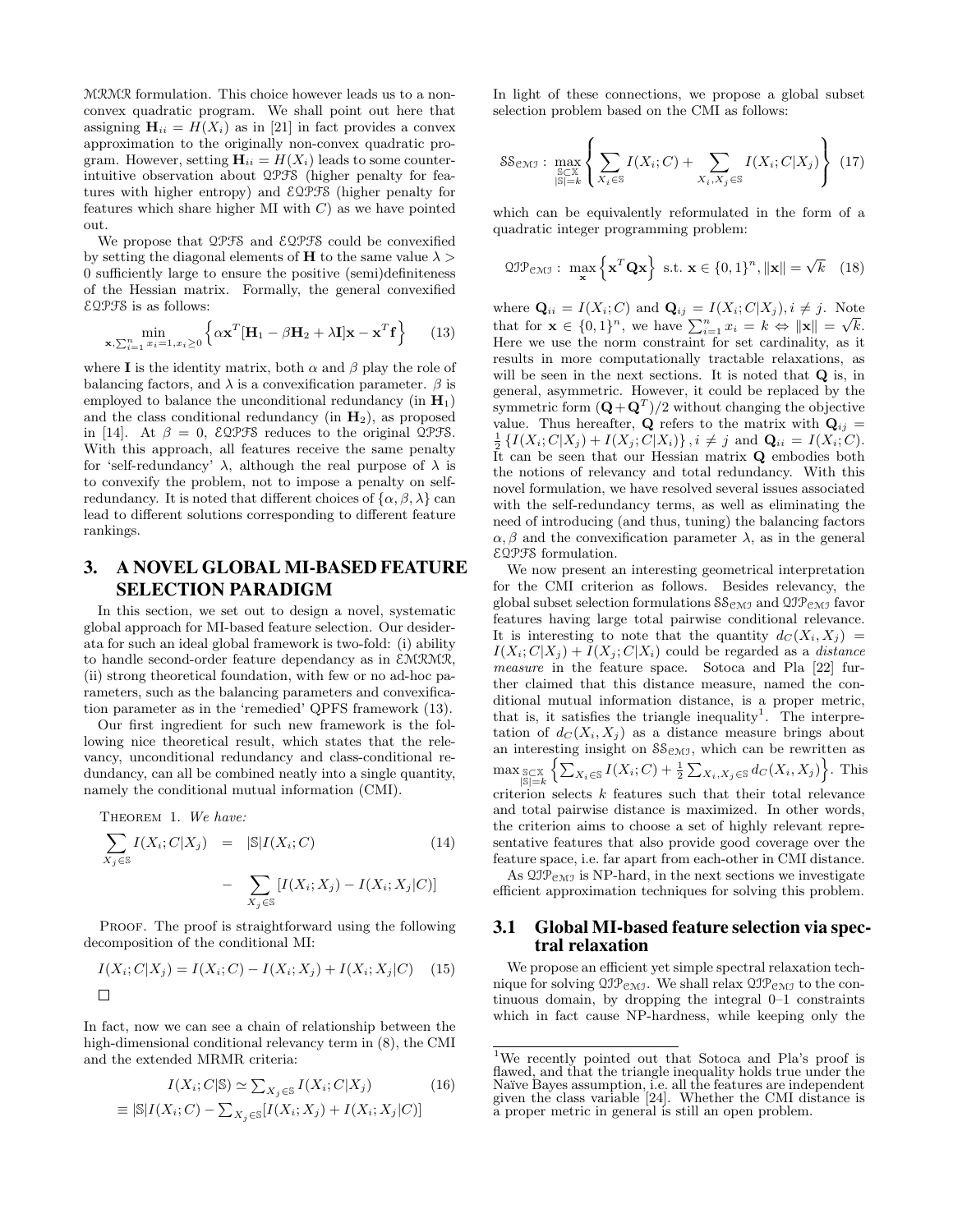norm constraint, resulting in

$$
\max_{\mathbf{x}} \left\{ \mathbf{x}^T \mathbf{Q} \mathbf{x} \right\} \text{ s.t. } ||\mathbf{x}|| = \sqrt{k}, x_i \ge 0
$$
  

$$
\stackrel{\circ}{=} \mathcal{SPEC}_{\mathcal{CMJ}} : \max_{\mathbf{x}} \left\{ \mathbf{x}^T \mathbf{Q} \mathbf{x} \right\} \text{ s.t. } ||\mathbf{x}|| = 1, x_i \ge 0 \text{ (19)}
$$

where  $\stackrel{\circ}{=}$  denotes equivalence in feature *ordering*, noting that replacing  $\|\mathbf{x}\| = \sqrt{k}$  with  $\|\mathbf{x}\| = 1$  only scales the solution by a multiplicative constant  $1/\sqrt{k}$ . The non-negativity constraints  $x_i > 0$  ensure that the relaxed solution can be reasonably interpreted as feature 'weights'.

Without the non-negativity constraints  $x_i \geq 0$ , albeit being a non-convex problem in general,  $\mathcal{SPEC}_{\mathcal{CMI}}$  admits a simple global solution which coincides with that maximizing the well-known Rayleigh quotient of the form  $\frac{x^T Q x}{x^T x}$ . The solution to this problem is *any unit-norm eigenvector cor*responding to the dominant eigenvalue of  $Q$  [10]. At optimality, the dominant eigenvalue of  $Q$  is also the maximum objective value. When the entries in Q are all non-negative, as  $I(X_i; C | X_i) \geq 0$ , then we can prove the following result:

THEOREM 2. If  $\mathbf{Q}_{ij} \geq 0$   $\forall i, j$  then:

(i) the optimal solution  $\mathbf{x}^*$  for  $\max_{\|\mathbf{x}\|=1} {\mathbf{x}^T \mathbf{Q} \mathbf{x}}$  must be  $sign-consistent, i.e.$  having all  $x_i^*$ 's of the same sign.

(ii) any dominant eigenvector of  $Q$  must be sign-consistent.

(iii) if there exists a dominant eigenvector  $\mathbf{x}^*$  having  $x_i^*$  >  $0, \forall i$ , i.e. strictly positive, then its eigenvalue must be the unique dominant eigenvalue of Q.

PROOF. (i) Assume that  $\mathbf{x}^*$  has mixed-sign components, as  $\mathbf{Q}_{ij} \geq 0$   $\forall i, j$  the value of the quadratic form  $\mathbf{x}^{*T} \mathbf{Q} \mathbf{x}^{*}$ as  $\mathbf{Q}_{ij} \geq 0$   $\forall i, j$  the value of the quadratic form  $\mathbf{x}^{*T} \mathbf{Q} \mathbf{x}^* = \sum_{i,j} x_i^* x_j^* \mathbf{Q}_{ij}$  can always be increased by assigning the same sign to all  $x_i^*$ 's (still satisfying  $\|\mathbf{x}^*\| = 1$ ), contradicting the assumption that  $\mathbf{x}^*$  is the globally optimal solution.

(ii) We shall note that the critical points and critical values of max $\|\mathbf{x}\| = 1$   $\{\mathbf{x}^T \mathbf{Q} \mathbf{x}\}\$ are respectively all the unit-norm eigenvectors of  $\dot{Q}$  and their eigenvectors. In case  $Q$  has duplicate dominant eigenvalues, all their associated eigenvectors are globally optimal solution for  $\max_{\|\mathbf{x}\|=1} {\mathbf{x}^T \mathbf{Q} \mathbf{x}}$ , and therefore must be sign-consistent, as per (i).

(iii) As  $x_i^* > 0$ , there cannot exist any other sign-consistent (dominant) eigenvector that is orthogonal to  $\mathbf{x}^*$ , thus its eigenvalue must be the unique dominant eigenvalue of  $Q$ .  $\Box$ 

In view of this result, we can use any unit-norm dominant eigenvector of Q with all non-negative entries as the solution to  $\mathcal{SPEC}_{\mathcal{CMI}}$ . As for the feature ranking purpose, features with higher weights  $x_i$  will appear higher in the ranking, i.e. more important features. It is noted that in the  $\text{SPEC}_{\text{CMJ}}$ formulation, the Hessian Q is not required to be positive semidefinite as in the QPFS formulation.

Example 1 revisited: we have

$$
I(G, C|S) = I(G; C) - I(G; S) + I(G, S|C) = 0 \text{ bit}
$$
  
\n
$$
I(S, C|G) = I(S; C) - I(G; S) + I(G, S|C) = 0.2864 \text{ bit}
$$

The solution to the  $\mathcal{SPEC}_{\mathcal{CMI}}$  formulation

$$
\max_{\|\mathbf{x}\|=1, x_i\geq 0} \left\{ \mathbf{x}^T \begin{bmatrix} 1 & 0.2864/2 \\ 0.2864/2 & 0.7136 \end{bmatrix} \mathbf{x} \right\} \tag{20}
$$

is  $\mathbf{x}^* = [0.92, 0.38]^T$ , that is, smoking S (weight 0.92) is ranked higher than coughing  $G$  (weight 0.38).

## 3.2 Global MI-based feature selection via semidefinite programming

In this section, we investigate another strategy for solving the integer quadratic programming problem  $\mathfrak{QIP}_{\mathfrak{CMI}}$ , via semi-definite programming. Semi-definite relaxation has recently gained increasing interest as an effective approximation tool for solving hard combinatorial problems. This significant interest was sparked by the seminal work of Goemans and Williamson [11] in approximating the NP-hard max-cut problem in graph theory,

$$
\text{MAXCUT}: \max_{\mathbf{x}} \{\mathbf{x}^T \mathbf{L} \mathbf{x}\} \quad \text{s.t. } \mathbf{x} \in \{-1, +1\}^n \tag{21}
$$

where **L** is the graph Laplacian matrix. As semidefinite programming (SDP) is known to generate tighter approximation for MAXCUT over spectral relaxation, here we are interested in seeing whether for the  $2JP_{CMJ}$  problem, SDP can significantly improve over spectral relaxation as presented above. In order to employ the semidefinite relaxation technique in [11], we first transform the binary 0–1 problem  $QJP_{\text{CMJ}}$  into a bipolar  $-1/+1$  problem similar to MAXCUT, via the transformation  $x_i = \frac{y_i+1}{2}$ , resulting in

$$
\max_{\mathbf{y}} \left\{ \frac{1}{4} (\mathbf{y} + \mathbf{1})^T \mathbf{Q} (\mathbf{y} + \mathbf{1}) \right\}
$$
(22)  
s.t. 
$$
\mathbf{y} \in \{-1, 1\}^n, (\mathbf{y} + \mathbf{1})^T \mathbf{I} (\mathbf{y} + \mathbf{1}) = 4k
$$

where  $\mathbf{1}_{n\times 1}$  is the vector of all 1's. Note that we could rewrite the norm constraint  $\|\mathbf{x}\| = \sqrt{k}$  as  $\mathbf{x}^T \mathbf{I} \mathbf{x} = k$  where  $\mathbf{I}_{n \times n}$  is the identity matrix, hence  $(\mathbf{y} + \mathbf{1})^T \mathbf{I}(\mathbf{y} + \mathbf{1}) = 4k$ . Since the problem (22) is not in a homogeneous quadratic form, we shall transform it back to an equivalent homogeneous form via simply introducing an additional dummy variable  $y_0 = 1$  (the variable expansion trick [27]), i.e.  $y =$  ${y_0 \equiv 1, y_1, \ldots, y_n}$ , resulting in

$$
\max_{\mathbf{y}} \qquad \mathbf{y}^T \widehat{\mathbf{Q}} \mathbf{y} \tag{23}
$$
\n
$$
\text{s.t.} \qquad y_0 = 1, \mathbf{y} \in \{-1, 1\}^{n+1}, \mathbf{y}^T \widehat{\mathbf{I}} \mathbf{y} = 4k
$$

where  $\widehat{\mathbf{Q}}_{(n+1)\times(n+1)} = \begin{bmatrix} 1^T \mathbf{Q} \mathbf{1} & \mathbf{1}^T \mathbf{Q} \\ \mathbf{Q} \mathbf{1} & \mathbf{Q} \end{bmatrix}$  and  $\widehat{\mathbf{I}}_{(n+1)\times(n+1)} =$  $\begin{bmatrix} 1^T I1 & 1^T I \\ I1 & I \end{bmatrix}$ . We further note that the constraint  $y_0 =$ 1 could also be relaxed to  $y_0 \in \{-1,1\}$ . This is because homogeneous quadratic problems are symmetric in y and  $-y$ , therefore if  $y^*$  is optimal, then  $-y^*$  will also be optimal, and we simply need to pick the solution with  $y_0^* = 1$  as the final solution. Now, note that the quadratic form  $y^T \hat{Q} y$  can also be rewritten as  $\widehat{Q} \bullet y y^T$ , where  $U \bullet V = \sum_{i,j} U_{ij} V_{ij}$ , we arrive at:

$$
\max_{\mathbf{y}} \qquad \widehat{\mathbf{Q}} \bullet \mathbf{y} \mathbf{y}^T \tag{24}
$$

$$
\text{s.t.} \qquad \mathbf{y} \in \{-1, 1\}^{n+1}, \hat{\mathbf{i}} \bullet \mathbf{y} \mathbf{y}^T = 4k
$$

We next substitute  $Y = yy^T$ , noting that an arbitrary matrix could only be factorized as such iff  $Y \succeq 0$ , i.e. Y is positive semidefinite, and rank( $\mathbf{Y}$ ) = 1. Also note that for  $y_i \in \{-1, 1\}$  we have  $y_i \cdot y_i = 1 \Leftrightarrow \text{diag}(\mathbf{Y}) = \mathbf{1}$ , we arrive at

$$
\max_{\mathbf{Y}} \qquad \widehat{\mathbf{Q}} \bullet \mathbf{Y} \tag{25}
$$

$$
\text{s.t.} \qquad \mathbf{\hat{I}} \bullet \mathbf{Y} = 4k, \text{diag}(\mathbf{Y}) = \mathbf{1}, \mathbf{Y} \succeq 0, \text{rank}(\mathbf{Y}) = 1
$$

Until now we have not yet gained any computational advantage, as the problem (25) is still exactly equivalent to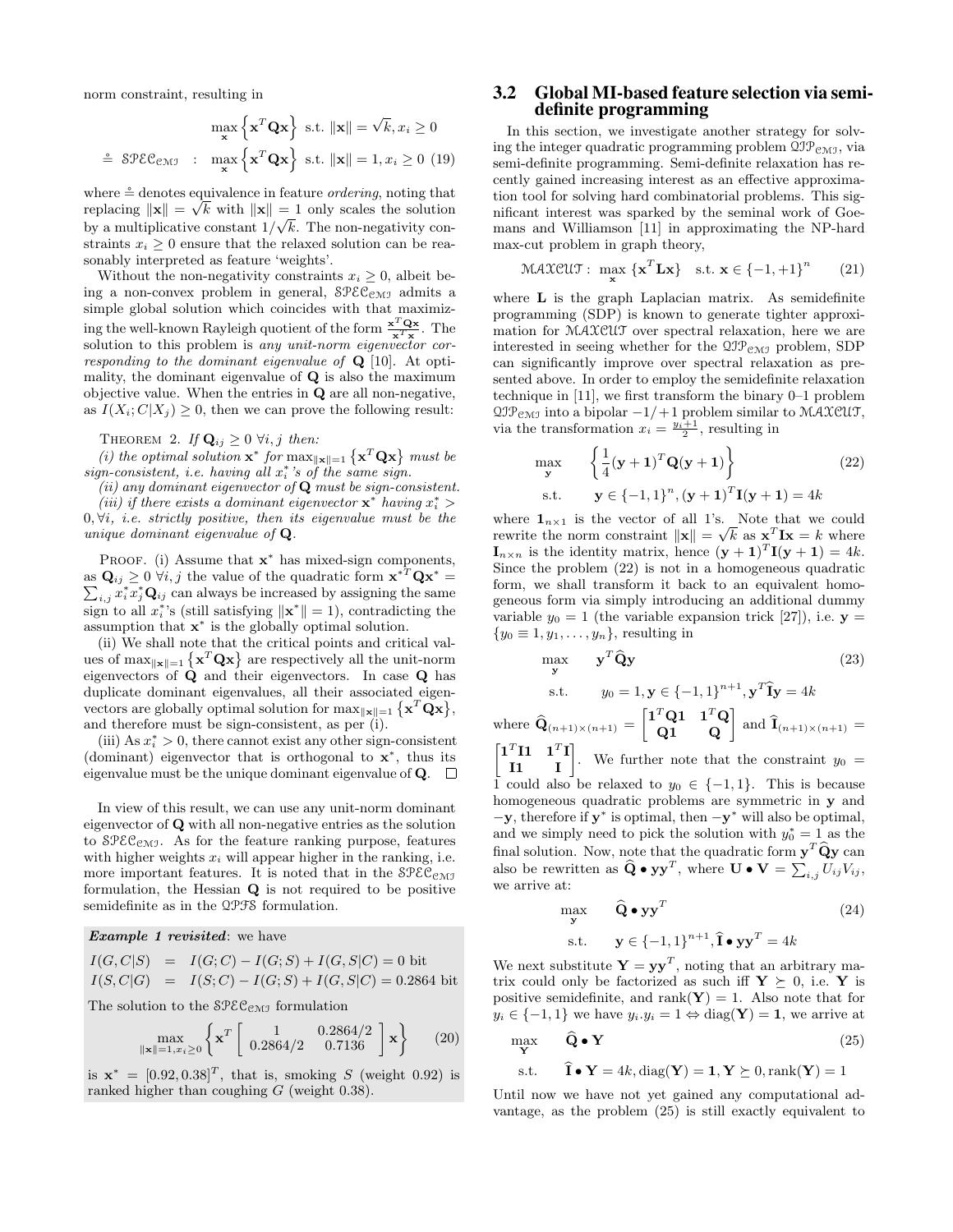the NP-hard  $\mathfrak{OP}_{\mathfrak{CMI}}$  problem. The specific constraint that causes NP-hardness in this case is the rank-1 constraint, since without it, the following problem can be solved to optimality in polynomial time via semidefinite programming [18]:

$$
\mathcal{SDP}_{\text{CMJ}} : \max_{\mathbf{Y}} \qquad \widehat{\mathbf{Q}} \bullet \mathbf{Y}
$$
\n
$$
\text{s.t.} \qquad \widehat{\mathbf{I}} \bullet \mathbf{Y} = 4k, \text{diag}(\mathbf{Y}) = \mathbf{1}, \mathbf{Y} \succeq 0
$$
\n
$$
(26)
$$

After solving  $\text{\textsterling}D\mathcal{P}_{\text{\texttt{CMI}}}$  we need to recover the discrete  $\{-1,+1\}$ solution to (23), a process known as rounding. Herein, we simply adapt the random projection rounding technique proposed in [11], with 100 random projections. In each projection, the top  $k$  features are selected as the ones with corresponding rows  $Y_i$  having largest cosine similarity to a randomly picked vector uniformly distributed on the unit hypersphere in  $\mathbb{R}^{n+1}$ . Finally, the random projection that results in largest value for the original  $\mathfrak{QIP}_{\mathcal{CM}J}$  problem is selected. Interested readers are referred to [11] for these details.

#### 3.3 Complexity analysis

For all methods, generally there will be time needed for computing the similarity matrix and the time needed for ranking the features. The time for computing MI quantities, such as  $I(X_i; X_j)$  and  $I(X_i; C | X_j)$  comprises mainly  $O(d)$  time for computing the joint probability table. Thus, the time for computing the similarity matrix is  $O(n^2d)$ . The ranking time complexity for MRMR,  $\text{SPEC}_{\text{CMJ}}$  and  $\text{SDP}_{\text{CMJ}}$ is provided in Table 1. The dominant time component for MRMR and  $\mathcal{SPEC}_{\mathcal{CMJ}}$  is in fact, for computing the similarity matrix, rather than ranking. In terms of ranking time,  $SPEC<sub>CMI</sub>$  is significantly less expensive than  $QPFS$ , while  $\text{SDP}_{\text{CMJ}}$  is the most expensive.

Table 1: Ranking complexity in the number of features *n*.

| Method                                                                                             | MRMR   $$PEC_{EMJ}$   $Q$ PFS   $$DP_{EMJ}$ |  |
|----------------------------------------------------------------------------------------------------|---------------------------------------------|--|
| <b>Complexity</b> $\begin{bmatrix} O(n^2) & \overline{O(n^2)} & O(n^3) & O(n^{4.5}) \end{bmatrix}$ |                                             |  |

It is noted that greedy algorithms, such as MRMR, fill the similarity matrix gradually and could be stopped at any point to produce a partial ranking. In data mining and knowledge discovery, it is also often desirable to produce a complete ranking of all features. Indeed, while the top ranking features are important for building accurate classifiers, features with low ranks are important for understanding the data generating process. Such knowledge could be used, for example, to improve the data collecting process, where the least important features could be omitted from data collection. Also, a domain expert may be interested in studying how a feature of interest is ranked compared to others, in such case a complete ranking of all features is required.

## 3.4 Global feature selection for large data

For large data, computing the kernel-like matrix  $Q$  itself becomes expensive. Herein, we investigate a strategy to reduce this cost via low-rank approximation for Q, in particular via the Nyström method. Nyström based methods for large-scale data analysis have been successfully applied on numerous problems in the pattern recognition and machine learning literature [9,15]. Without loss of generality, we can assume  $Q$  in the  $\text{SPEC}_{\text{CMJ}}$  formulation (19) to be positive semi-definite. Indeed

$$
\text{Spec}_{\text{CMJ}} : \underset{\|\mathbf{x}\|=1, x_i \geq 0}{\arg \max} \left\{ \mathbf{x}^T \mathbf{Q} \mathbf{x} \right\} \equiv \underset{\|\mathbf{x}\|=1, x_i \geq 0}{\arg \max} \left\{ \mathbf{x}^T (\mathbf{Q} + \lambda \mathbf{I}) \mathbf{x} \right\}
$$

where  $\lambda$  can be chosen as a sufficiently large positive constant without affecting the ranking. Nyström method approximates the positive semi-definite Q as

$$
\widetilde{\mathbf{Q}}=\left[\begin{array}{cc} \mathbf{A} & \mathbf{B} \\ \mathbf{B}^T & \mathbf{B}^T\mathbf{A}^{-1}\mathbf{B} \end{array}\right]
$$

using only a subset of  $p = \gamma n$  rows of Q, namely those comprising  $[\mathbf{A}_{p\times p}$   $\mathbf{B}_{p\times (n-p)}]$ , where the rows are usually randomly sampled without replacement and  $0 < \gamma < 1$  is the Nyström sampling rate. A useful characteristic of the Nyström approximation is that the approximated solution to the  $\mathcal{SPEC}_{\mathcal{CMJ}}$  formulation, namely the dominant eigenvector of  $\tilde{Q}$ , could be computed exactly from submatrices of much smaller size, without explicitly evaluating the block  $\mathbf{B}^T \mathbf{A}^{-1} \mathbf{B}$  and fill in  $\widetilde{\mathbf{Q}}$ . This could be very useful for situations where the number of features is large, such that merely storing  $\widetilde{\mathbf{Q}}_{n\times n}$  could already be a problem. Let  $\mathbf{A}^{\frac{1}{2}}$ denote the symmetric positive definite square root of A, define  $\widehat{\mathbf{A}}_{p \times p} = \mathbf{A} + \mathbf{A}^{-\frac{1}{2}} \mathbf{B} \mathbf{B}^T \mathbf{A}^{-\frac{1}{2}}$  then the dominant eigenvector of  $\widetilde{Q}$  is simply

$$
\sigma^{-\frac{1}{2}}\left[\begin{array}{c}\mathbf{A}\\\mathbf{B}^T\end{array}\right]\mathbf{A}^{-\frac{1}{2}}\mathbf{u}
$$

where  $\sigma$  and **u** are the dominant eigenvalue and its associated eigenvector of  $\hat{A}$  [9]. The complexity of the Nyström approximated solution is  $O(\gamma n^2 d)$  for computing the similarity matrix and  $O(\gamma n^2 + \gamma^2 n^2)$  for ranking. One remaining detail left is that although Q is entry-wise positive, it is not guaranteed that this property carries over to its approximation  $Q$ . Thus,  $Q$  can have negative elements and as a results, its dominant eigenvector can have negative entries. In such cases, we induce a global ranking as follows. First, the problem is converted from a binary 0–1 problem to an equivalent bi-polar  $+1/-1$  problem as in (22). Then a dummy variable  $x_0 \equiv 1$ , which is supposed to be always chosen, is included as in (23). The dominant eigenvector of  $\begin{bmatrix} 1^T\tilde{Q} & 1 & T^T\tilde{Q} & \tilde{Q} & \tilde{Q} & \tilde{Q} & \tilde{Q} & \tilde{Q} & \tilde{Q} & \tilde{Q} & \tilde{Q} & \tilde{Q} & \tilde{Q} & \tilde{Q} & \tilde{Q} & \tilde{Q} & \tilde{Q} & \tilde{Q} & \tilde{Q} & \tilde{Q} & \tilde{Q} & \tilde{Q} & \tilde{Q} & \tilde{Q} & \tilde$  $\begin{matrix} \mathbf{Q1} & \mathbf{Q} \end{matrix}$ 1 with the first entry (corresponding to  $x_0$ ) being positive is chosen for feature ranking where the weights are sorted in descending order.

In  $[21]$  Nyström approximation was also applied for approximating the QPFS formulation (2). For QPFS, a second level of approximation was further proposed, where the quadratic programming problem is approximated with one at a lower dimension, using only the largest eigenvalues of (the Nyström approximated)  $H$ . As opposed to QPFS, for the proposed  $SPEC_{CMJ}$  formulation, only one level of approximation, i.e. approximating Q, is necessary. In general, Nyström approximation quality improves with increasing  $p$ . With a fixed sampling rate, approximation is better when there exists more redundancy in Q, i.e. there are similar features.

## 4. EXPERIMENTAL EVALUATION

We perform a series of experiments to evaluate the efficiency and effectiveness of the two novel MI-based feature selection frameworks, namely  $\text{SPEC}_{\text{CMJ}}$  and  $\text{SDP}_{\text{CMJ}}$ . First,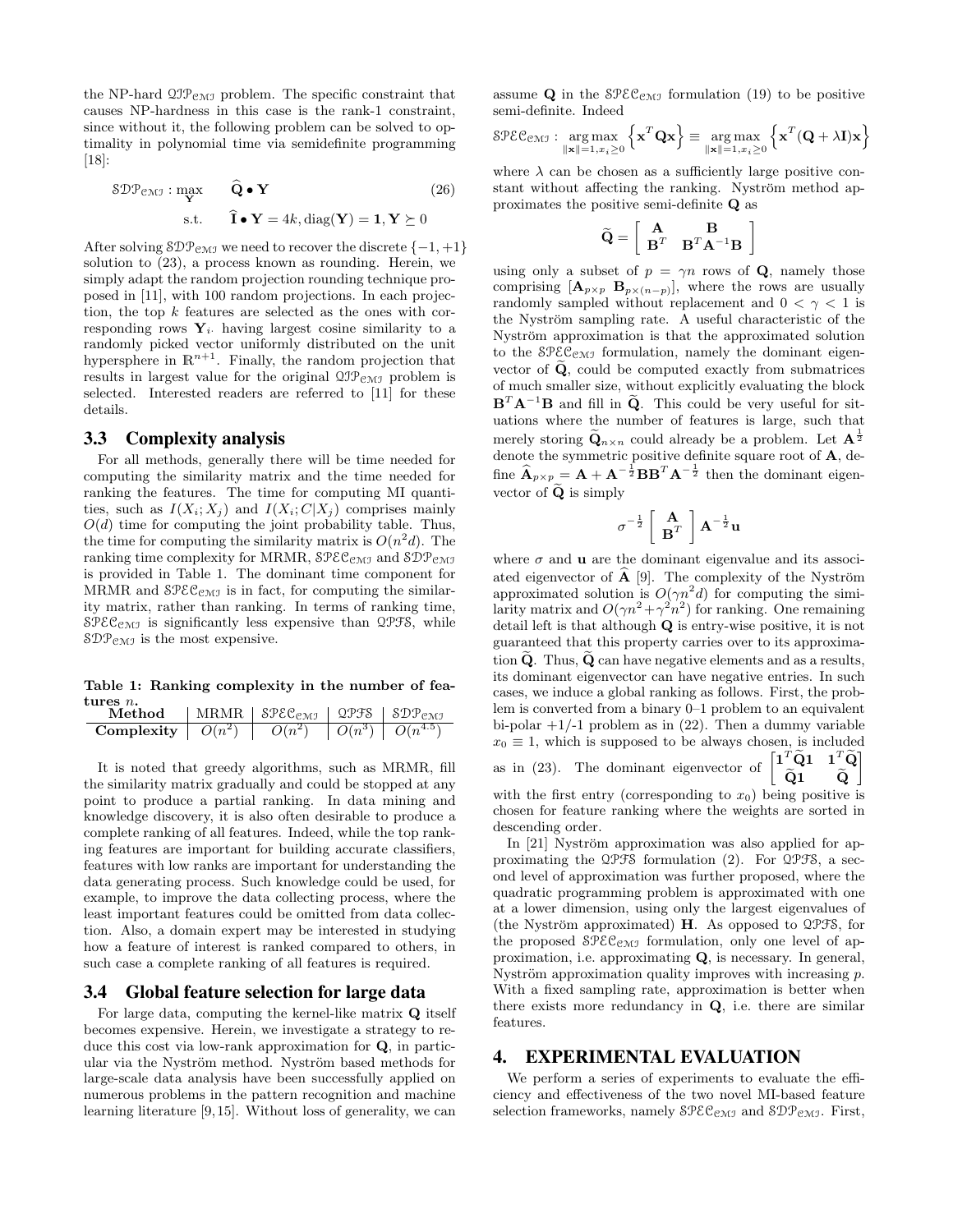Table 2: Average time (in seconds) required for solving  $\text{SDP}_{\text{CMJ}}$  and  $\text{SPEC}_{\text{CMJ}}$  at different problem sizes (given pre-computed similarity matrices Q and H).

|                             |             |                                 | $\mathbf{u}$ and $\mathbf{u}$ are compared similarly matrices of and $\mathbf{u}$ . |  |
|-----------------------------|-------------|---------------------------------|-------------------------------------------------------------------------------------|--|
| $\mathbf{D}\mathbf{ataset}$ | #Features n | $\mathcal{SDP}_{\mathcal{CMI}}$ | $\mathcal{SPEC}_{\mathrm{CMJ}}$                                                     |  |
| Waveform                    | 21          |                                 | $0.78 \pm 0.07 \cdot 0.005 \pm 0.001$                                               |  |
| Promoter                    | 57          |                                 | $1.18 \pm 0.44 \pm 0.005 \pm 0.001$                                                 |  |
| Optdigits                   | 64          |                                 | $1.59 \pm 1.27 \pm 0.005 \pm 0.001$                                                 |  |
| Musk                        | 166         |                                 | $3.38 \pm 0.15 \pm 0.005 \pm 0.000$                                                 |  |
| Arrhythmia                  | 257         |                                 | $9.46 \pm 0.20 \pm 0.006 \pm 0.001$                                                 |  |
| Lung cancer                 | 325         |                                 | $16.92 \pm 0.73 \pm 0.007 \pm 0.005$                                                |  |
|                             | n>700       | N/A                             | See Sec. 4.2                                                                        |  |

we compare  $\mathcal{SPEC}_{\mathcal{CMJ}}$  and  $\mathcal{SDP}_{\mathcal{CMJ}}$  in terms of their capability to approximate  $\mathfrak{O} \mathfrak{P}_{\mathfrak{C} \mathfrak{M} \mathfrak{I}}$ , and draw the conclusion that  $\mathcal{SPEC}_{\mathcal{CMI}}$  is the preferred approach. Second, we test  $SPEC_{CMJ}$  against QPFS in terms of scalability, and draw the conclusion that  $\mathcal{SPEC}_{\mathcal{CMJ}}$  is much more computationally scalable. Lastly, we compare  $\mathcal{SPEC}_{\mathcal{CMI}}$  with other MI-based feature selection techniques on an extensive set of 15 small and medium sized real life data sets and 4 large datasets. The experiments were carried out on an Intel Core-i7 2.9Ghz PC with 16Gb of main memory.

# **4.1** SPEC<sub>CMI</sub> vs. SDP<sub>CMI</sub>: a test of approximation tightness and scalability

We select several small size data sets in Table 4, namely Waveform  $(n = 21)$ , Promoter  $(n = 57)$ , Optdigits  $(n = 64)$ , Musk  $(n = 166)$ , Arrythmia  $(n = 257)$  and Lung cancer  $(n = 325)$  for this experiment. To solve the  $\text{SDP}_{\text{CMJ}}$  formulation, we employ the CVX toolbox for convex optimization [12], with the underlying solver being SDPT3 [23]. We set the number of features to be selected  $k$  to the range  $[1, \min(n, 100)]$ , thus in total there are 442 test cases. The average runtime comparison for  $\mathcal{SDP}_{\mathcal{CMI}}$  and  $\mathcal{SPEC}_{\mathcal{CMI}}$  (for the ranking phase) is reported in Table 2. For these small problems, the time required for  $\mathcal{SPEC}_{\mathcal{CMI}}$  is negligible, while  $SDP<sub>CMJ</sub>$  is orders of magnitude slower, but still acceptable. While  $\mathcal{SDP}_{\mathcal{CMI}}$  running time does not seem a problem, it exhibits a large memory footprint. In fact, for problems with  $n \sim 700$ , CVX returns an out-of-memory error<sup>2</sup> on our PC. Note that the number of variables in the relaxed space for semidefinite programming is  $O(\frac{1}{2}n^2)$ . For example, with  $n = 500$ , CVX reports problem size of 125,751 variables and employs additionally ∼ 8Gb of memory.

We next compare  $\mathcal{SDP}_{\mathcal{CMJ}}$  and  $\mathcal{SPEC}_{\mathcal{CMJ}}$  in terms of the objective value of the original 0–1 problem  $\mathfrak{QIP}_{\mathfrak{CMJ}}$  in (18). Of all the 442 test cases,  $\text{SDP}_{\text{CMJ}}$  and  $\text{SPEC}_{\text{CMJ}}$  return different results in only 63 cases ( $\sim 14\%$ ), within which  $\text{SDP}_{\text{CMJ}}$ 'wins' over in 46 cases (∼ 73%). Thus it can be seen that  $SDP_{\text{CMJ}}$  tends to outperforms  $SPEC_{\text{CMJ}}$ . This observation conforms well with previous studies, that semidefinite relaxation provides tighter approximation than spectral relaxation, as in other hard combinatorial problems such as graph max-cut. Nevertheless, the difference herein observed, if any, is often minor. More specifically, we have 58/63 cases in which the absolute relative difference, computed as  $|obj_{SDP}$  $obj_{SPEC}$  |/objspEC (where objspp and objspEC are the objective values of the  $\mathcal{SDP}_{\mathcal{CMJ}}$  and  $\mathcal{SPEC}_{\mathcal{CMJ}}$  approximated solution respectively), is  $\langle 0.5\% \rangle$ . Furthermore, a closer inspection reveals that in all cases, the feature sets differ in at most 2 features. For the rest  $379/442$  cases  $(86\%)$ ,  $\text{SDP}_{\text{CMI}}$ and  $\mathcal{SPEC}_{\mathcal{CMI}}$  return identical objective value and identical feature sets. For the smallest Waveform data set, we also compute the optimal objective value found by exhaustive enumeration. In this case, the maximum relative difference between the optimal objective and that of  $\mathcal{SPEC}_{\mathcal{CMI}}$  is only 0.07%, confirming the effectiveness of the two approximation schemes. For the other larger data sets, exhaustive enumeration is unacceptably slow, even with  $k = 5$ , ruling out this brute-force approach as a practical solution.

From this set of experiment, we draw the conclusion that, while semidefinite programming tends to generate tighter approximation, the difference is negligible. More importantly, the two techniques most often generate identical feature sets. In view of the fact that  $\mathcal{SPEC}_{\mathcal{CMI}}$  is significantly simpler and more computationally efficient, we therefore promote  $\mathcal{SPEC}_{\mathcal{CMJ}}$  as the method of choice. In the next sections, we establish the efficiency and effectiveness of  $\text{SPEC}_{\text{CMJ}}$ against other popular MI-based feature selection approaches.

## **4.2** SPEC<sub>CMJ</sub> **vs.** QPFS: **a test of scalability**

To fix a concrete idea about how scalable and speedy dominant eigenvalue computation is, compared to quadratic convex optimization, we generate 10 random positive definite Q matrices for each size ranging from 1,000 to 30,000 (and also random relevancy vectors f), and solve the QPFS and  $\mathcal{SPEC}_{\mathcal{CMI}}$  problems using popular off-the-shelf solvers, specifically those provided by Matlab with default options. The average wall-clock time to solve these problems is provided in Table 3. Note that at  $n > 16,000$ , Matlab solver (quadprog) returned an out-of-memory error for QPFS. On average, we observe that QPFS running time is two or more orders of magnitude slower than  $\mathcal{SPEC}_{\mathcal{CMI}}$ . For comparison, the ranking time for the incremental MRMR approach on the same similarity matrices is also reported in Table 3. With a carefully tuned implementation<sup>3</sup>, MRMR outpaces  $\mathcal{SPEC}_{\mathcal{CMI}}$  in running time, but practically this difference should not be a major concern.

In terms of practical implementation, the solution to  $\mathcal{SPEC}_{\text{CMI}}$ amounts to finding the dominant eigenvector of the Hessian matrix Q. Algorithmically, this can be done as simply as repeatedly applying Q to any nondegenerate initial solution (the power method). In practice, dominant eigenvalue finding is a basic and efficient operation, which is built-in at the core of most, if not all, numerical packages. On the other hand,  $QPFS$  requires the solution to a quadratic convex optimization problem with linear constraints, which is arguably not always readily available as eigenvector computation. A further advantage of the  $\text{SPEC}_{\text{CMJ}}$  formulation over QPFS is that its solution via eigenvector decomposition is much more amenable to parallel computation, and can be implemented straightforwardly, readily exploiting the benefit of currently popular multi-core PC systems. Parallel implementation for quadratic and semi-definite programming on the other hand is an advanced research topic [26].

<sup>2</sup>Technically, we could employ more virtual memory using hard disk to circumvent memory shortage. But this results in a huge running time due to the high latency of hard disks.

<sup>3</sup> Implementation details can have considerable effects on the actual run time of the algorithms. Here, we employ our own optimized C++ implementation for MRMR to ensure its competitiveness, given that the same code implemented in Matlab could be 40-100 times slower.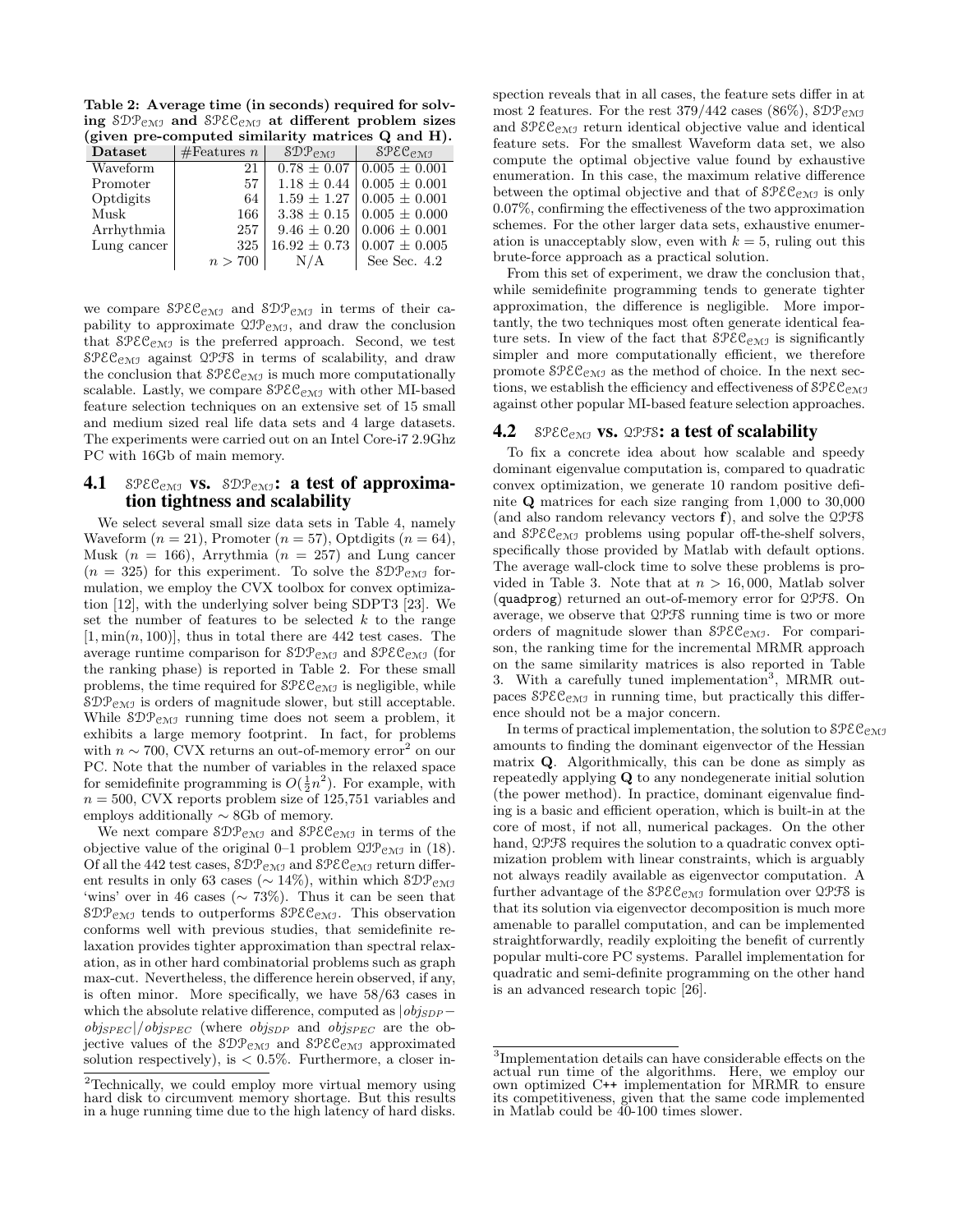Table 3: Average time (in seconds) required for ranking the features at different problem sizes (given pre-computed similarity matrices Q and H).

| #Features | QPFS                 | $SPEC_{CMT}$     | <b>MRMR</b>     |
|-----------|----------------------|------------------|-----------------|
| 1,000     | $0.81 \pm 0.11$      | $0.03 \pm 0.01$  | $0.01 \pm 0.00$ |
| 5,000     | $55.94 \pm 5.14$     | $0.81 \pm 0.03$  | $0.17 \pm 0.02$ |
| 10,000    | $417.22 \pm 25.23$   | $2.91 \pm 0.26$  | $0.68 \pm 0.04$ |
| 13,000    | $1026.73 \pm 85.99$  | $5.12 \pm 0.45$  | $1.17 \pm 0.06$ |
| 16,000    | $2012.63 \pm 157.15$ | $7.66 \pm 0.89$  | $1.97 \pm 0.41$ |
| 20,000    | N/A                  | $10.64 \pm 0.30$ | $2.63 \pm 0.11$ |
| 30,000    | N/A                  | $25.03 \pm 1.42$ | $6.05 \pm 0.25$ |

Table 4: Dataset summary. n: #features, d: #samples, #C: #classes, Error: average cross validation error rate (%) using all features.

| Data           | $\boldsymbol{n}$ | d    | $\#\mathrm{C}$ | Error   | Source            |
|----------------|------------------|------|----------------|---------|-------------------|
| NCI60          | 9996             | 60   | 10             | 43.3    | [21] [20]         |
| <b>SRBCT</b>   | 2308             | 84   | 4              | $1.2\,$ | [21]              |
| Lung           | 325              | 73   | 7              | 12.3    | 20   7            |
| Colon          | 2000             | 62   | 2              | 17.7    | [7]               |
| Leukemia       | 7129             | 73   | $\overline{2}$ | 1.4     | 71                |
| Lymphoma       | 4026             | 96   | 9              | 3.1     | 71                |
| Promoter       | 57               | 106  | $\overline{2}$ | 16.0    | $\vert 1 \vert$   |
| Spambase       | 57               | 4601 | 2              | 9.5     | $\lceil 1 \rceil$ |
| Musk2          | 166              | 6598 | $\overline{2}$ | 4.9     | $\lceil 1 \rceil$ |
| Arrhythmia     | 257              | 430  | $\overline{2}$ | 21.6    | $\lceil 1 \rceil$ |
| Multi-features | 649              | 2000 | 10             | 1.6     | [1]               |
| Waveform       | 21               | 5000 | 3              | 13.0    | $\lceil 1 \rceil$ |
| Optdigits      | 64               | 3823 | 10             | 1.8     | $\lceil 1 \rceil$ |
| Gisette        | 5000             | 6000 | $\overline{2}$ | 50.0    | [1]               |
| Madelon        | 500              | 2000 | 2              | 34.7    | $\left  \right $  |

#### 4.3 Small and medium data sets

We compare the proposed  $\mathcal{SPEC}_{\mathcal{CMI}}$  method with state of the art MI-based feature selection approaches on an extensive set of 15 well-known public datasets used in previous research [3, 14, 20, 21], covering a wide range of number of features, samples and classes. Feature selection methods are compared in terms of the average cross validation (CV) classification error rate on the range of 10 to 100 features in step of 1 (or 10 to n if  $n < 100$ ). We employ 10-fold CV for datasets with number of samples  $d \geq 100$  and leave-oneout CV otherwise. Following [14, 21], the based classifier for most data sets is chosen as linear SVM (with the regularization parameter set to 1), except for the Gisette and Madelon datasets, where a 3-NN classifier was used following [3]. Details of the datasets used are given in Table 4. Continuous features were discretized using Fayyad and Irani's minimum description length (MDL) method [8]. Feature selection was done on discretized data, while classification was performed on the original feature space.

Apart from the feature selection approaches mentioned herein, namely MRMR, EMRMR,  $Q$ PFS and  $S$ PEC<sub>CMI</sub>, we also compare our approach with other well-known MI based methods, namely maximum relevance (maxRel), mutual information quotient (MIQ) [7] and conditional infomax feature extraction (CIFE) [16]. The connections between these methods are presented in great details in [3]. We note that [3] recommends the so-called joint mutual information (JMI),  $\max_{X_i} \sum_{X_j \in \mathcal{S}} I(X_i, X_j; C)$ , as the criterion of choice, for providing 'the best tradeoff in terms of accuracy, stability

and flexibility with small samples'. We note that the JMI criterion is in fact exactly equivalent to the EMRMR criterion presented herein, and also the 'average-CMIM' criterion in [14]. For  $\mathcal{QPS}$  the balancing factor  $\alpha$  was set as recommended in [21].  $\text{SPEC}_{\text{CMI}}$  requires no parameter tuning. We implemented and optimized the codes for all the above methods in  $Malab/C++$ , which are made publicly available via our website.

The experimental results for all methods are presented in Table 5. In order to summarize the statistical significance of the findings, as in [14], we employ the one sided paired t-test at 5% significance level to test the hypothesis that  $SPEC_{\text{CMJ}}$ or a compared method performs significantly better than the other. Overall, we found the proposed  $\mathcal{SPEC}_{\mathcal{CMI}}$  framework to perform strongly against other popular MI-based criteria for feature selection. In particular,  $\mathcal{SPEC}_{\mathcal{CMI}}$  consistently outperforms the alternative global formulation QPFS. Of the incremental methods,  $\mathcal{SPEC}_{\mathcal{CMI}}$  strongly outperforms maxRel, MIQ and CIFE. On the other hand, MRMR and EMRMR are two leading local algorithms, being only narrowly behind  $\mathcal{SPEC}_{\mathcal{CMI}}$ . The bold entries in Table 5 indicate the best performing algorithms (in terms of the average error rate and its standard deviation)—although the difference compared with other methods might not necessarily be statistically significant. The distribution of the 'bold entries' seems to suggest that no algorithm is universally dominant—a reminiscence of the no free lunch theorem for machine learning [25]. Nevertheless, from a practical viewpoint, for the supervised feature selection problem, one can, and should, try multiple feature selection strategies and use, e.g. the cross validation error rate as a guidance to choose the final set of features. From this perspective, we propose that  $\mathcal{SPEC}_{\mathcal{CMI}}$  is a valuable addition to the current literature on feature selection.

# 4.4 Large data

We employ four datasets from the handwritten Chinese character database [17] as detailed in Table 6. These data are characterized by a large number of training samples, and especially a very large number of classes, making classification a challenging task. Indeed, the SVM implementation we employed, namely LibSVM [4], does not scale very well with this application where it has to train a large number (∼ 3700) of one-versus-all classifiers. We therefore resort to a much simpler and more computationally efficient nearest class mean (NCM) classifier [19]. We select the top two performing greedy algorithms, namely MRMR and EMRMR, from section 4.3 together with QPFS and  $\text{SPEC}_{\text{CMJ}}$  for this test. In addition, we test the effectiveness of Nyström approximation with both  $\text{SPEC}_{\text{CMJ}}$  and  $\text{QPFS.}$  We train the classifier on the train data and test accuracy is estimated on the separate test data. Since the number of samples is large, we expect this performance indicator to be representative. On these data, the MDL algorithm [8] binarizes most features, i.e. discretizing to only 2 states. Observing that the very large number of samples can support a finer discretization, we therefore also discretize the data to 5 and 10 equal-frequency bins. While finding the optimal discretization strategy is beyond the scope of this paper, we summarize our finding as follows: at lower number of bins, i.e. 2 and 5, methods that are based on the MI such as MRMR and QPFS outperform methods based on conditional MI, such that  $\mathcal{SPEC}_{\mathcal{CMJ}}$  and EMRMR. On the other hand,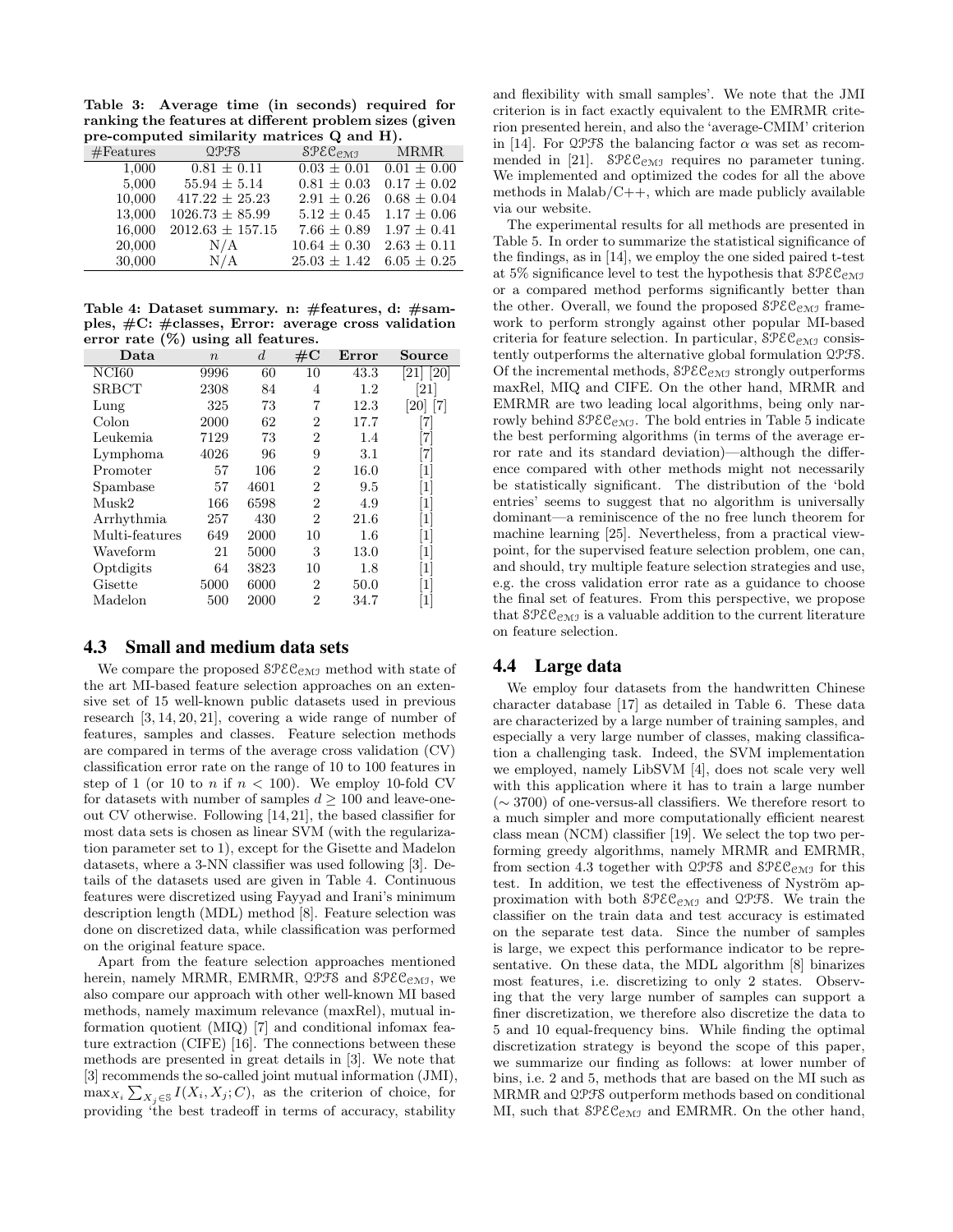Table 5: Cross validation error rate comparison of  $\mathcal{SPEC}_{\mathcal{CMJ}}$  against other methods. W: win (+), T: tie (=), L: loss (−) for  $\Im \text{PEC}_{\Im \text{MJ}}$  against the compared method according to the 1-sided paired t-test.

| Data         | maxRel                                    | <b>MIQ</b>                                | <b>CIFE</b>               | MRMR                      | $EMRMR^*$                                  | QPFS                                 | $SPEC_{\text{CMJ}}$ |
|--------------|-------------------------------------------|-------------------------------------------|---------------------------|---------------------------|--------------------------------------------|--------------------------------------|---------------------|
| Lung         | $14.2 \pm 5.7$ (+)                        | $12.0 \pm 2.7$<br>$(+)$                   | $16.0 \pm 2.2$ (+)        | $9.8 \pm 3.4$ (+)         | $9.7 \pm 3.4$ (+)                          | $10.4 \pm 2.8$ (+)                   | $9.4 \pm 2.5$       |
| NCI60        | $35.1 \pm 8.6 (+)$                        | $40.1 \pm 14.1$<br>$(+$                   | $64.9 \pm 3.6$<br>$(+)$   | $30.5 \pm 10.7$<br>(      | $30.2 \pm 8.7$<br>$\overline{\phantom{a}}$ | $28.1 \!\pm\! 9.4$<br>$\overline{ }$ | $31.3 \pm 8.4$      |
| Colon        | $12.8 \pm 1.5$<br>$\epsilon =$            | $12.8 \pm 1.6 (=$                         | $14.4 \pm 2.7$<br>$($ +   | $12.8 \pm 1.4$<br>(       | $12.0{\pm}1.0$<br>$\overline{\phantom{0}}$ | $13.2 \pm 1.4$ (+)                   | $12.7 \pm 1.2$      |
| Leukemia     | $3.1 \pm 1.0$<br>$(+)$                    | $1.0{\pm}1.6$<br>$1 \rightarrow 1$        | $5.0 \pm 1.0$<br>$(+)$    | $2.4 \pm 0.8$<br>$(-$     | $2.5 \pm 0.6$<br>$\overline{ }$            | $3.0 \pm 1.0$<br>(                   | $2.9 \pm 1.0$       |
| Lymphoma     | $4.3 \pm 2.5$<br>$\epsilon =$             | $6.0{\pm}5.0$<br>$(+)$                    | $16.6 \pm 2.9$<br>$(+)$   | $4.1 \pm 2.1$<br>(        | $4.0{\pm}2.4($                             | $5.5 \pm 3.7 (+)$                    | $4.3 \pm 3.9$       |
| <b>SRBCT</b> | $0.8 \pm 1.1$<br>$\overline{\phantom{m}}$ | $2.1 \pm 3.5$ (+)                         | $11.8 \pm 3.7$<br>$(+)$   | $0.6 \pm 1.2$<br>$\iota$  | $0.9 \pm 1.2$<br>$\equiv$                  | $0.1{\pm}0.3$<br>$\overline{ }$      | $0.9 \pm 1.3$       |
| Promoter     | $8.7 \pm 2.9 (=$                          | $8.9 \pm 3.4$ (=                          | $12.6 \pm 2.4$ (+)        | $9.4 \pm 3.4$ (+)         | $8.3 \pm 3.2$<br>$=$                       | $8.7 \pm 3.3$ (=                     | $8.3{\pm}3.1$       |
| Spambase     | $11.5 \pm 1.4$ (+)                        | $12.3 \pm 3.2$ (+)                        | $17.9 \pm 4.1$<br>$(+)$   | $11.3{\pm}1.5$<br>(       | $11.4 \pm 1.5$ (+)                         | $12.0 \pm 1.9$ (+)                   | $11.3 \pm 1.5$      |
| Musk2        | $7.8 \pm 1.8$<br>$($ $+$                  | $7.1{\pm}1.6$<br>$\overline{\phantom{0}}$ | $7.4 \pm 1.1$<br>(        | $7.4 \pm 1.6$<br>(        | $7.4 \pm 1.0 (=$                           | 7.4 $\pm$ 1.9 ( $=$ )                | $7.4 \pm 0.9$       |
| Arryth.      | $22.2 \pm 1.0$<br>$+$                     | $24.0 \pm 3.5$ (+)                        | $24.6 \pm 1.8$<br>$($ $+$ | $22.3 \pm 1.5$<br>$($ $+$ | $22.2 \pm 0.8$<br>$+$                      | $22.8 \pm 2.0$<br>$(+)$              | $21.7 \pm 0.7$      |
| Multifeat.   | $2.0 \pm 0.9$ (+)                         | $3.2\pm2.8$ (+)                           | $2.8 \pm 0.7$<br>$(+)$    | $1.8{\pm}0.4$<br>(        | $1.8 \pm 0.6$ (=                           | $2.4 \pm 1.3$ (+)                    | $1.9 \pm 0.6$       |
| Optdigits    | $3.3 \pm 2.5 (+)$                         | $3.3\pm2.6$ (+)                           | $3.4 \pm 2.5$<br>$(+)$    | $3.0{\pm}2.0$<br>(        | $3.0 \pm 2.2$<br>$(=$                      | $4.1 \pm 4.0 (+)$                    | $3.1 \pm 2.2$       |
| Waveform     | $13.9 \pm 1.5 (=$                         | $14.2 \pm 1.3$<br>$($ +                   | $16.3 \pm 2.1$<br>$(+)$   | $13.7{\pm}1.0$<br>(       | $13.7 \pm 1.1$<br>$\equiv$                 | $13.7{\pm}1.0$<br>(                  | $13.7 \pm 1.0$      |
| Gisette      | $7.8 \pm 2.7$<br>$($ $+$                  | $9.2 \pm 4.2$<br>$+$                      | $6.7 \pm 1.8$<br>$(+)$    | $6.0{\pm}2.5$<br>(        | $6.4 \pm 2.4$ (+)                          | $8.0 \pm 2.3$ (+)                    | $6.1 \pm 2.2$       |
| Madelon      | $18.7 \pm 3.2$ (+)                        | $37.4 \pm 3.7$ (+)                        | $17.5 \pm 3.4$ (+)        | $28.2 \pm 2.2$<br>$($ +   | $16.0 \pm 3.1$<br>(                        | $23.3\pm3.5(+)$                      | $15.9{\pm}3.2$      |
| $\#W/T/L$ :  | 10/4/1                                    | 11/2/2                                    | 14/1/0                    | 4/9/2                     | 4/8/3                                      | 9/4/2                                |                     |

<sup>∗</sup>Also equivalent to the JMI and ave-CMIM criteria, see [3, 14]

Table 6: Large dataset summary. n: #features, d:  $#samples, \#C: \#classes, Error: test error rate (%)$ using all features with NCM classifier.

| Data      | $\boldsymbol{n}$ | $d$ (train) | $d$ (test) | $\#\mathrm{C}$ | Error |
|-----------|------------------|-------------|------------|----------------|-------|
| HWDB1.0   | 512              | 1,246,991   | 309,684    | 3.740          | 21.93 |
| HWDB1.1   | 512              | 897.758     | 223,991    | 3.755          | 26.42 |
| OLHWDB1.0 | 512              | 1,256,009   | 314.042    | 3.740          | 15.99 |
| OLHWDB1.1 | 512              | 898,573     | 224,559    | - 3.755        | 17.18 |
|           |                  |             |            |                |       |

at higher number of bins, EMRMR and  $\mathcal{SPEC}_{\mathcal{CMI}}$  performs slightly better than QPFS and MRMR. Our hypothesis is that a larger number of bins can leverage the large number of samples such that higher-dimensional mutual information quantities, such as the conditional MI, could be estimated at greater resolution. The test error rate on sets of up to 200 features on the 10-bin discretized data are reported in Figure 2(a-d). It is noted that  $\mathcal{SPEC}_{\mathcal{CMI}} + Nyström$  at a sampling rate of  $\gamma = 0.2$  perform remarkably well on the HWDB1.0 and HWDB1.1 datasets, in fact better than  $\mathcal{SPEC}_{\mathcal{CMI}}$ —a somewhat intriguing observation, while being slightly better than QPFS on the OLHWDB1.0 and OLHWDB1.1 data. The effect of different sampling rate for  $\mathcal{SPEC}_{\mathcal{CMI}}$ +Nyström on the OLHWDB1.1 is presented in Fig. 2(e). The wall clock execution time of all algorithms on each data set is presented in Fig. 2(f). It is observed that methods that make use of the conditional MI such as  $\text{SPEC}_{\text{CMJ}}$  and EMRMR are more expensive than methods that make use of the MI such as QPFS and MRMR, mainly due to the fact that computing conditional MI is more time consuming.  $\text{SPEC}_{\text{CMJ}}$  and EM-RMR admit similar execution time, while QPFS and MRMR admit similar execution time. Nyström approximation significantly reduces the execution time for both  $\mathcal{SPEC}_{\mathcal{CMJ}}$  and QPFS.

# 5. CONCLUSION

In this paper, we have introduced a novel global optimization framework for the mutual information based feature selection problem. Our criterion for optimization is formulated based on the conditional mutual information, an information theoretic quantity which neatly captures feature relevancy, redundancy as well as class-conditional redundancy, leading to a neat homogeneous quadratic optimization criterion. We have demonstrated that this global formulation can be efficiently solved via spectral relaxation, admitting a very simple numerical solution. We also compared the spectral relaxation approach with the more sophisticated semidefinite relaxation, and establish that spectral relaxation returns mostly identical solution at a much cheaper computational cost. Compared to the local formulations MRMR and EMRMR, the global formulations can overcome the issue of local minima faced by local greedy schemes. Compared to the alternative global QPFS formulation, our new  $SPEC<sub>CMJ</sub>$  framework naturally resolves several theoretical issues associated with the previous global QPFS formulation. Moreover,  $\mathcal{SPEC}_{\mathcal{CMJ}}$  admits a significantly simpler and much more efficient global solution, yet without any strict condition, such as positive definiteness, on the Hessian matrix.

Acknowledgments: This work is supported by the Australian Research Council via grant number FT110100112.

#### 6. REFERENCES

- K. Bache and M. Lichman. UCI machine learning repository, 2013.
- [2] R. Battiti. Using mutual information for selecting features in supervised neural net learning. Neural Networks, IEEE Transactions on, 5(4):537–550, 1994.
- G. Brown, A. Pocock, M.-J. Zhao, and M. Luján. Conditional likelihood maximisation: A unifying framework for information theoretic feature selection. J. Mach. Learn. Res., 13:27–66, Mar. 2012.
- [4] C.-C. Chang and C.-J. Lin. LIBSVM: A library for support vector machines. ACM Transactions on Intelligent Systems and Technology, 2:27:1–27:27, 2011. Software available at http://www.csie.ntu.edu.tw/~cjlin/libsvm.
- [5] A. W. Chaovalitwongse, I. P. Androulakis, and P. M. Pardalos. Quadratic integer programming: complexity and equivalent forms quadratic integer programming: Complexity and equivalent forms. In C. A. Floudas and P. M. Pardalos, editors, Encyclopedia of Optimization, pages 3153–3159. 2009.
- [6] H. Cheng, Z. Qin, W. Qian, and W. Liu. Conditional mutual information based feature selection. In Knowledge Acquisition and Modeling, pages 103–107, 2008.
- [7] C. Ding and H. Peng. Minimum redundancy feature selection from microarray gene expression data. In Bioinformatics Conference, 2003, pages 523–528, 2003.
- U. M. Fayyad and K. B. Irani. Multi-interval discretization of continuous-valued attributes for classification learning. In IJCAI, pages 1022–1029, 1993.
- [9] C. Fowlkes, S. Belongie, and J. Malik. Efficient spatiotemporal grouping using the nystrom method. In CVPR 2001, volume 1, pages I–231–I–238 vol.1, 2001.